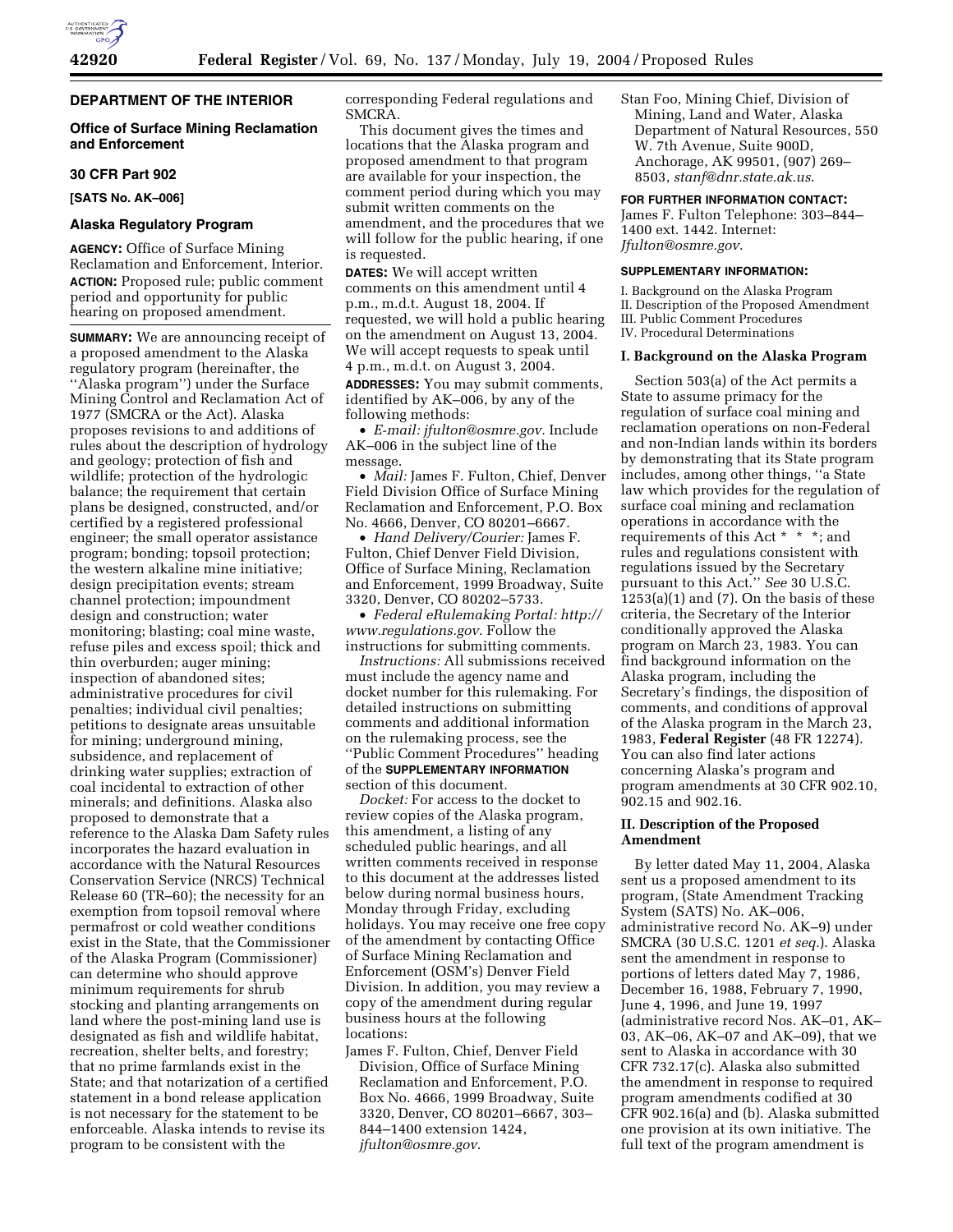available for you to read at the locations listed above under **ADDRESSES.**

Specifically, Alaska proposes to make the following additions or revisions to its rules.

### *Description of Hydrology and Geology*

Revise 11 Alaska Annotated Code (AAC) 90.043(b), concerning hydrology and geology, to require that all water quality analyses performed to meet the requirements of 11 AAC 90.043, 11 AAC 90.047, or 11 AAC 90.049, must be conducted according to the methodology in the most current edition of the Standard Methods for the Examination of Water and Wastewater, or the methodology in 40 CFR 136 and 40 CFR 434.

Revise 11 AAC 90.045(a) by requiring a description of the geology within the permit and adjacent areas to include the deeper of either the stratum immediately below the lowest coal seam to be mined or any aquifer below the lowest coal seam to be mined which may be adversely impacted by mining, and to require that the description shall include the areal and structural geology of the permit and adjacent areas, and other parameters which influence the required reclamation and the occurrence, availability, movement, quantity, and quality of potentially impacted surface and ground waters.

Add 11 AAC 90.045(b) to require that test borings, or core samples from the proposed permit area must be collected and analyzed down to and including the deeper of either the stratum immediately below the lowest coal seam to be mined, or any aquifer below the lowest coal seam to be mined that may be adversely impacted, and to state what the analysis must include.

Add 11 AAC 90.045(c) to allow the Commissioner to require, at his or her discretion, that test borings or core samplings be collected and analyzed to greater depths within the proposed permit area or, for the area outside the proposed permit area, to provide for evaluation of the impact of the proposed activities on the hydrologic balance.

Add 11 AAC 90.045(d) to require that an application for an underground mine include a separate description of the geology of the area proposed to be affected by surface operations and facilities, surface land overlying coal to be mined, and the coal to be mined, and to state what must be included in the description.

### *Protection of Fish and Wildlife*

Add 11 AAC 90.045(e) to provide an opportunity for an applicant to request that the requirements of 11 AAC 90.045(b) and (d) be waived, and require that the Commissioner will, in his or her discretion, grant the request upon a written determination that the requirement is unnecessary because other equivalent information is available.

Revise 11 AAC 90.057, concerning fish and wildlife information, by adding that upon request, the Commissioner shall provide the resource information and the protection and enhancement plan to the U.S. Department of the Interior, Fish and Wildlife Service (Service) regional or field office for their review, and that the information shall be provided within 10 days of receipt of the request from the Service.

Revise 11 AAC  $90.457(c)(3)$  to require, for areas to be developed for fish and wildlife habitat, recreation, shelter belts, or forest products, that minimum stocking and planting arrangements be specified by the Commissioner, or his designee, on the basis of local conditions.

## *Protection of the Hydrologic Balance*

Add 11 AAC 90.085(e), concerning the plan for protection of the hydrologic balance, to tie the cumulative hydrologic impact assessment to the ''cumulative impact area.''

Revise 11 AAC 90.349(l), concerning discharge of water or coal mine waste into an underground mine, to prohibit such discharge unless the operator demonstrates that the discharge will minimize disturbance to the hydrologic balance on the permit area, prevent material damage outside the permit area and otherwise eliminate public hazards resulting from surface mining activities.

# *Design, Construction and/or Certification By a Registered Professional engineer*

Revised 11 AAC 90.089(a)(1) and 90.336(a) to require that the design and construction of a siltation structure, temporary or permanent impoundment, and coal mine waste dam or embankment, be prepared and certified by, or under the direction of, a registered professional engineer who is experienced or trained in the design and construction of impoundments.

Revise 11 AAC 90.337(a) to require that each permanent or temporary impoundment must be inspected by, or under the supervision of, a registered professional engineer or other qualified professional specialist under the direction of a professional engineer, and that the professional engineer or specialist shall be experienced or trained in the construction of impoundments.

Revise 11 AAC  $90.491(f)(1)$  to require that plans and drawings for primary

roads be prepared by, or under the direction of, and certified by a qualified registered professional engineer or a qualified registered professional land surveyor, with experience or training in the design and construction of roads.

#### *Small Operator Assistance Program*

Revise 11 AAC 90.173(a)(2), to allow eligibility for assistance under the small operator assistance program if the applicant establishes that the probable total, actual, and attributed production for each year of the permit will not exceed 300,000 tons.

Revise 11 AAC 90.173(b)(2) and (3) to determine that production will be attributed to the applicant based upon, respectively, (1) the pro rata share of coal produced by operations in which the applicant owns more than ten percent interest, or (2) all coal produced by persons who own more than ten percent of the applicant or who directly or indirectly control the applicant by reason of stock ownership, direction of the management, or in any other manner.

Revise 11 AAC 90.179(a), concerning data required in an application for small operator assistance, to allow the Commissioner to require, in order for the applicant to determine the probable hydrologic consequences of the operation, drilling and a statement of the results of test borings or core samplings from the proposed permit area.

Add 11 AAC 90.179(b) to require data, in an application for assistance under the small operator program, sufficient for (1) the development of cross-section maps and plans required by 11 AAC 90.065, (2) the collection of archaeological and historic information and related plans required by 11 AAC 90.041 and any other archaeological and historic information required by the Commissioner, (3) pre-blast surveys required by 11 AAC 90.373, (4) the collection of site-specific resources information, (5) the production of protection and enhancement plans for fish and wildlife habitats required by 11 AAC 90.057 and 11 AAC 90.423, and (6) information and plans for any other environmental values required by the Commissioner under the Act.

Add 11 AAC 90.179(c) to require that data collected under the small operator assistance program must be made available to interested persons as provided in Alaska Statutes (AS) 27.21.100.

Revise 11 AAC 90.185(a)(4) and (5) to require that an applicant for assistance under the small operator program shall reimburse the department for the cost of services rendered under 11 AAC 90.179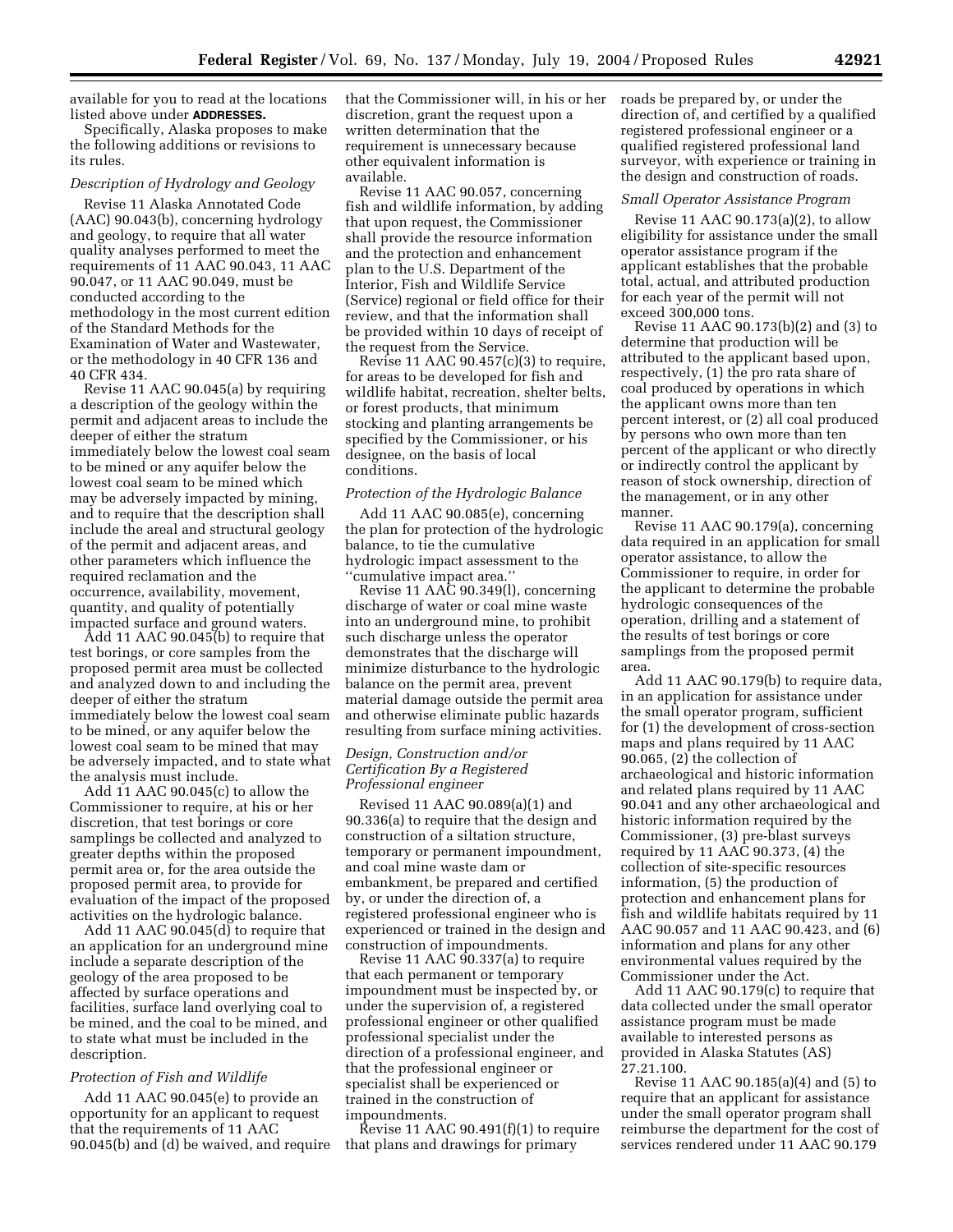if the applicant has actual and attributed production of coal exceeding 300,000 tons during any consecutive 12-month period during the term of the permit for which the assistance is provided; or transfers, sells, or assigns the permit to another person whose total actual and attributed production exceeds 300,000 tons during any consecutive 12-month period of the remaining term of the permit (in this case, the applicant and its successor are jointly and severally obligated to reimburse the department).

### *Bonding*

Revise 11 AAC 90.201(d), concerning incremental bonding, to require that the independent increments must be of sufficient size and configuration to provide for efficient reclamation operations should reclamation by the regulatory authority become necessary.

Add 11 AAC 90.201(f), concerning the requirement to file a bond, to require that the operator maintain adequate bond coverage at all times and to state that, except as provided in 11 AAC 90.209(c), operating without a bond is a violation of a condition upon which the permit is issued.

Revise 11 AAC 90.211(a), concerning bond release procedure and criteria, to require the permittee to include in the application for each phase of bond release, a statement which certifies that all applicable reclamation activities have been accomplished in accordance with the requirements of AS 27.21, 11 AAC 90, and the approved reclamation plan.

### *Topsoil Protection*

Revise 11 AAC 90.311(g), concerning the removal of topsoil, to provide an exemption, based on accepted construction and reclamation practices for arctic permafrost or similar coldweather conditions, from the requirements for removal, stockpiling, and redistribution of topsoil and other materials, if the Commissioner authorizes the handling of the material as part of the backfilling and grading process under 11 AAC 90.441 and 11 AAC 90.443.

Revise 11 AAC 90.443(k)(2), concerning backfilling and grading requirements, to require that all topsoil be removed segregated, stored and redistributed in accordance with 11 AAC 90.311 to 90.315.

### *Western Alkaline Mine Initiative*

Revise 11 AAC 90.323(a), concerning water quality standards, to refer to an exception at 11 AAC 90.323(b) from the requirement that any discharge of water from an underground working to surface water and all surface drainage from the

disturbed area, including any disturbed area that has been graded, seeded, or planted, must pass through one or more siltation structures before leaving the permit area, unless the Commissioner finds that conditions such as permafrost or ice-covered ponds will allow the drainage to meet applicable State and Federal water quality laws and regulations without treatment, and until removal is approved by the Commissioner under 11 AAC 90.331(e).

Revise 11 AAC 90.323(b) to state that the Commissioner may allow other sediment control measures for primary sediment control for disturbed areas that have been regraded, respread with topsoil, and stabilized against erosion, if the Commissioner and the Environmental Protection Agency have approved the use of best management practices as the effluent limitation.

Revise 11 AAC 90.323(c) to require that the operator shall meet all applicable Federal and State water quality laws and regulations for the mixed drainage from the permit area when there is mixing of drainage from disturbed, reclaimed, and undisturbed areas.

Revise 11 AAC 90.331(e), concerning siltation structures, to state that unless removal is authorized under 11 AAC 90.232(b), a siltation structure may not be removed before the Commissioner's approval under 11 AAC 90.323(b), the untreated drainage from the disturbed area meets, and is expected to permanently meet, the applicable State and Federal water quality laws and regulations for the receiving stream (after the disturbed area has been stabilized and revegetated), and no earlier than two years after the last augmented seeding.

### *Design Precipitation Events*

Revise 11 AAC 90.325(b) and (c) to require that each temporary and permanent diversion be designed and constructed to pass, respectively, the 2 year, 6-hour, and the 10-year, 6-hour, discharge, or larger event specified by the Commissioner.

Revise 11 AAC 90.327(b)(2) to require that each stream channel diversion be designed and constructed so that the combination of channel, bank, and flood plain configurations will be adequate to pass safely the 10-year, 6-hour, discharge for temporary diversions, the 100-year, 6-hour, discharge for permanent diversions, or larger events specified by the Commissioner based on the period of use and local conditions, and to require that the capacity of the channel itself must be at least equal to the capacity of the unmodified stream

channel immediately upstream and downstream from the diversion.

Revise 11 AAC 90.331(d)(1), concerning siltation structures, to require that each sedimentation pond must be designed, constructed, and maintained to contain or treat the 10 year, 24-hour precipitation event (''design event'') unless a lesser design event is approved by the Commissioner based on terrain, climate, other sitespecific conditions and on a demonstration by the operator that the effluent limitations of 11 AAC 90.323 will be met.

Add 11 AAC 90.331(h), concerning other treatment facilities, to require (1) other treatment facilities shall be designed to treat the 10-year, 24-hour precipitation event unless a lesser design event is approved by the Commissioner based on terrain, climate, other site-specific conditions and a demonstration by the operator that the effluent limitations of 11 AAC 90.323 will be met; and (2) other treatment facilities shall be designed in accordance with the applicable requirements of this section.

Revise 11 AAC 90.336(b)(1) and (2) to require that impoundments must contain a combination of principal and emergency spillways designed and constructed to pass safely the design peak discharge with the following recurrence interval, or larger event specified by the Commissioner based on the period of use and local conditions, (1) for a temporary impoundment, the 25-year, 6-hour, discharge; or (2) for a permanent impoundment, the 100-year, 6-hour, discharge.

Revise 11 AAC 90.391(n) to require that surface water runoff from the areas adjacent to and above valley fills must be diverted away from the fill, and surface runoff from the fill itself must be diverted into stabilized diversion channels designed to pass safely the 100-year 6-hour discharge or larger event specified by the Commissioner based on local conditions.

Revise 11 AAC 90.407(c) to require that surface runoff that may cause instability or erosion of the coal mine waste dam or embankment must be diverted into stabilized channels designed to pass safely the 100-year 6 hour discharge.

#### *Stream Channel Protection*

Revise 11 AAC 90.327(b)(1), concerning stream channel diversions, to clarify the meaning of ''erosion control structures'' by adding that they are features such as channel lining structures, retention basins, and artificial roughness structures used in diversions.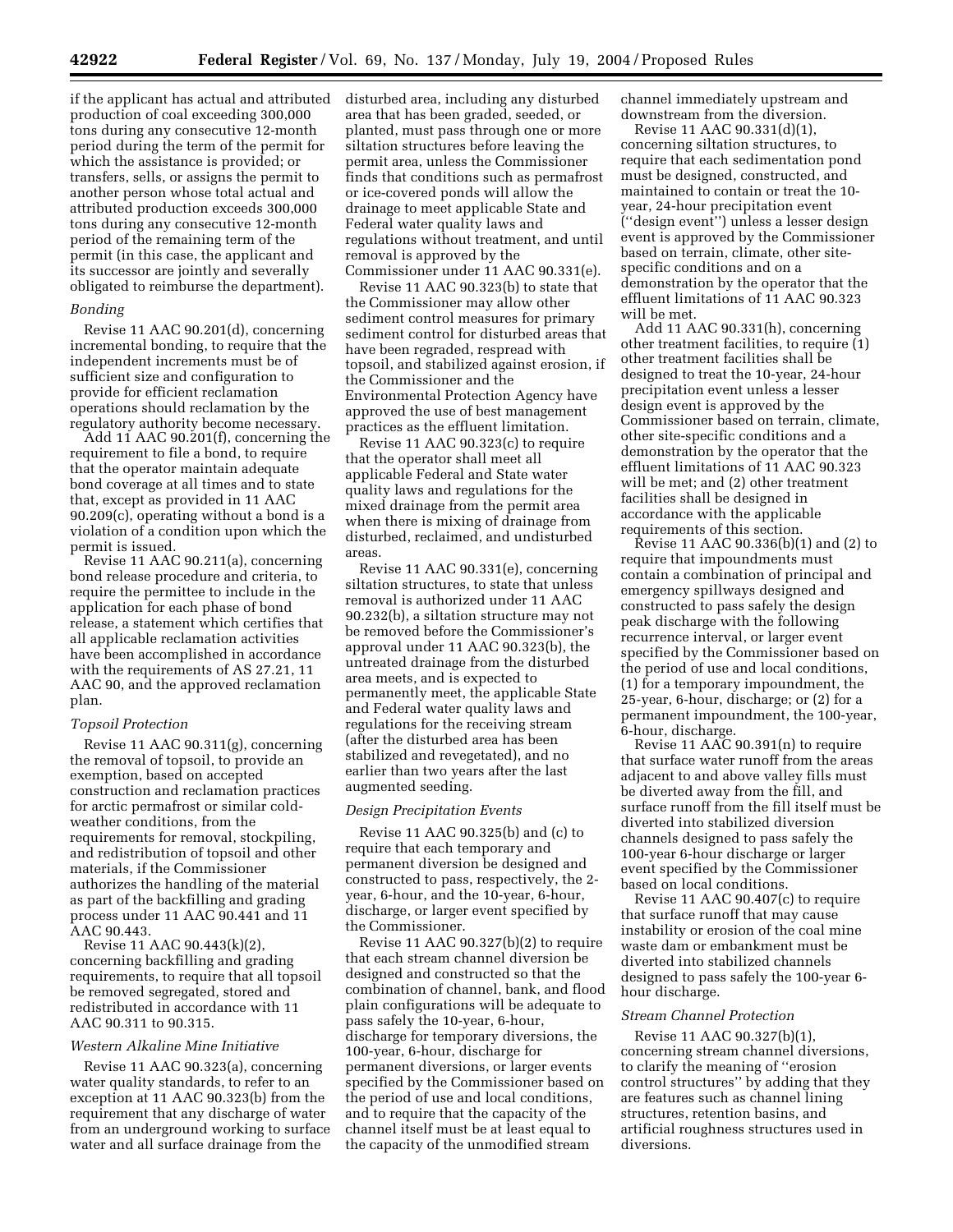Add 11 AAC 90.491(f)(3) to require that natural stream channels shall not be altered or relocated without the prior approval of the Commissioner in accordance with 11 AAC 90.321 through 11 AAC 90.327 and 11 AAC 90.353.

Add 11 AAC 90.491(f)(4) to require that, except as provided in 11 AAC 90.491(e), structures for perennial or intermittent stream channel crossings shall be made using bridges, culverts, low-water crossings, or other structures designed, constructed, and maintained using current, prudent engineering practices, and that the Commissioner shall ensure that low-water crossings are designed, constructed, and maintained to prevent erosion of the structure or streambed and additional contributions of suspended solids to steam flow.

## *Impoundment Design and Construction*

Revise 11 AAC 90.336(f), concerning impoundment design and construction, to correct the reference to the Alaska Dam Safety Program at 11 AAC 93.151— 11 AAC 93.201.

### *Water Monitoring*

Revise 11 AAC 90.345(e), concerning surface and ground water monitoring, to require monitoring of each stream, lake, and other surface water body that may be affected by the mining operation or that will receive a discharge, and at upstream locations.

### *Blasting*

Revise 11 AAC 90.375(f) to require the operator to publish a blasting schedule in local newspapers, at least 10 days, but not more than 30 days, before beginning a blasting program.

Revise 11 AAC 90.375(g) to require that an operator must distribute a revised blasting schedule at least 10 days, but not more than 30 days, before blasting when the area covered by the schedule changes or actual time periods for blasting significantly differ from the original schedule.

## *Coal Mine Waste, Refuse Piles and Excess Spoil*

Revise 11 AAC 90.391(b), concerning disposal of excess spoil or coal mine waste, to require that the fill and associated drainage system be designed and certified by a registered professional engineer experienced in the design of similar earth and waste structures.

Revise 11 AAC 90.391(h)(2) to provide for disposal of nontoxic and nonacid forming coal mine waste in excess spoil fills if the operator demonstrates to the Commissioner, before the Commissioner approves of the disposal, that the placement of such

material is consistent with the design stability of the fill.

Add 11 AAC 90.391(l), concerning disposal of excess spoil or coal mine waste, to require that the final configuration of the refuse pile shall be suitable for the approved post-mining land use; allow terraces to be constructed on the outslope of the refuse pile if required for stability, control or erosion, conservation of soil moisture, or facilitation of the approved post-mining land use, and require that the grade of the outslope between terrace benches shall not be steeper than 2h:1v (50 percent).

Revise 11 AAC 90.395(a), concerning coal mine waste, to require that (1) all coal mine waste, that will be disposed of in an area other than the mine workings or excavations, must be placed in new or existing disposal areas within a permit area, which are approved for this purpose, and (2) that coal mine waste must be hauled or conveyed and placed for final placement in a controlled manner to prevent mass movement during and after construction.

Revise 11 AAC 90.397(a), concerning inspections of excess spoil, underground development waste, or coal processing waste disposal areas, to require that the inspections be conducted by or under the direction of a registered professional engineer experienced in the construction of similar earth and waste structures.

Revise 11 AAC 90.401(a), concerning coal mine waste and refuse piles, to add the requirement that coal mine waste disposal areas that do not impound water, slurry, or other liquid or semiliquid material comply with the requirements of 30 CFR 77.214 and 77.215.

Revise 11 AAC 90.401(d), concerning coal mine waste and refuse piles, to make an editorial correction to a referenced rule citation.

Revise 11 AAC 90.401(e), concerning coal mine waste and refuse piles, to allow less than four feet of cover over a regraded coal mine waste disposal area if the operator, based upon a physical and chemical demonstration, ensures that the requirements of 11 AAC 90.451 through 90.457 will be met.

Add 11.AAC 90.407(f), concerning impounding structures constructed of or impounding coal mine waste, to require that at least 90 percent of the water stored during the design precipitation event shall be removed within the 10 day period following the design precipitation event.

## *Thick and Thin Overburden*

Revise 11 AAC 90.443(a) to allow for exceptions to the requirements to return all spoil to the mined out area and regrade to the approximate original contour if the operator demonstrates conditions of thick or thin overburden.

Revise 11 AAC 90.443(i) to state that where thin overburden occurs within the permit area, the permittee at a minimum shall (1) use all spoil and other waste materials available from the entire permit area to attain the lowest practicable grade, but not more than the angle of repose, and (2) meet the requirements of 11 AAC 90.443(a)(2) through (k).

Revise 11 AAC 90.443(m) to require where thick overburden occurs within the permit area, the permittee at a minimum shall (1) restore the approximate original contour and then use the remaining spoil and other waste materials to attain the lowest practicable grade, but not more than the angle of repose, (2) meet the requirements of 11 AAC 90.443(a)(2) through (k), and (3) dispose of any excess spoil in accordance with 11 AAC 90.391.

#### *Auger Mining*

Revise 11 AAC 90.447(c)(1) to require that auger holes must be sealed within 72 hours after completion with an impervious and noncombustible material, if the holes are discharging water containing acid- or toxic-forming material, and that, if sealing is not possible within 72 hours, the discharge shall be treated commencing within 72 hours after completion to meet applicable effluent limitations and water-quality standards until the holes are sealed.

### *Inspections of Abandoned Sites*

Revise 11 AAC 90.601 by adding rules at paragraphs (h) and (i) concerning inspections of abandoned sites.

## *Administrative Procedures for Civil Penalties*

Revise 11 AAC 90.629(a) to allow 30 days from the date a proposed assessment or reassessment of a penalty was received by the operator for the operator to submit a written request for review of the assessment.

Revise 11 AAC 90.631(a) to provide that an operator may contest a proposed penalty or fact of a violation by requesting a hearing in accordance with AS 27.21.250(b) or within 30 days of the date of service under 11 AAC 90.629(c), whichever is later.

### *Individual Civil Penalties*

Add 11 AAC 90.635(a) and (b), 90.637(a) and (b), 90.639(a) through (c),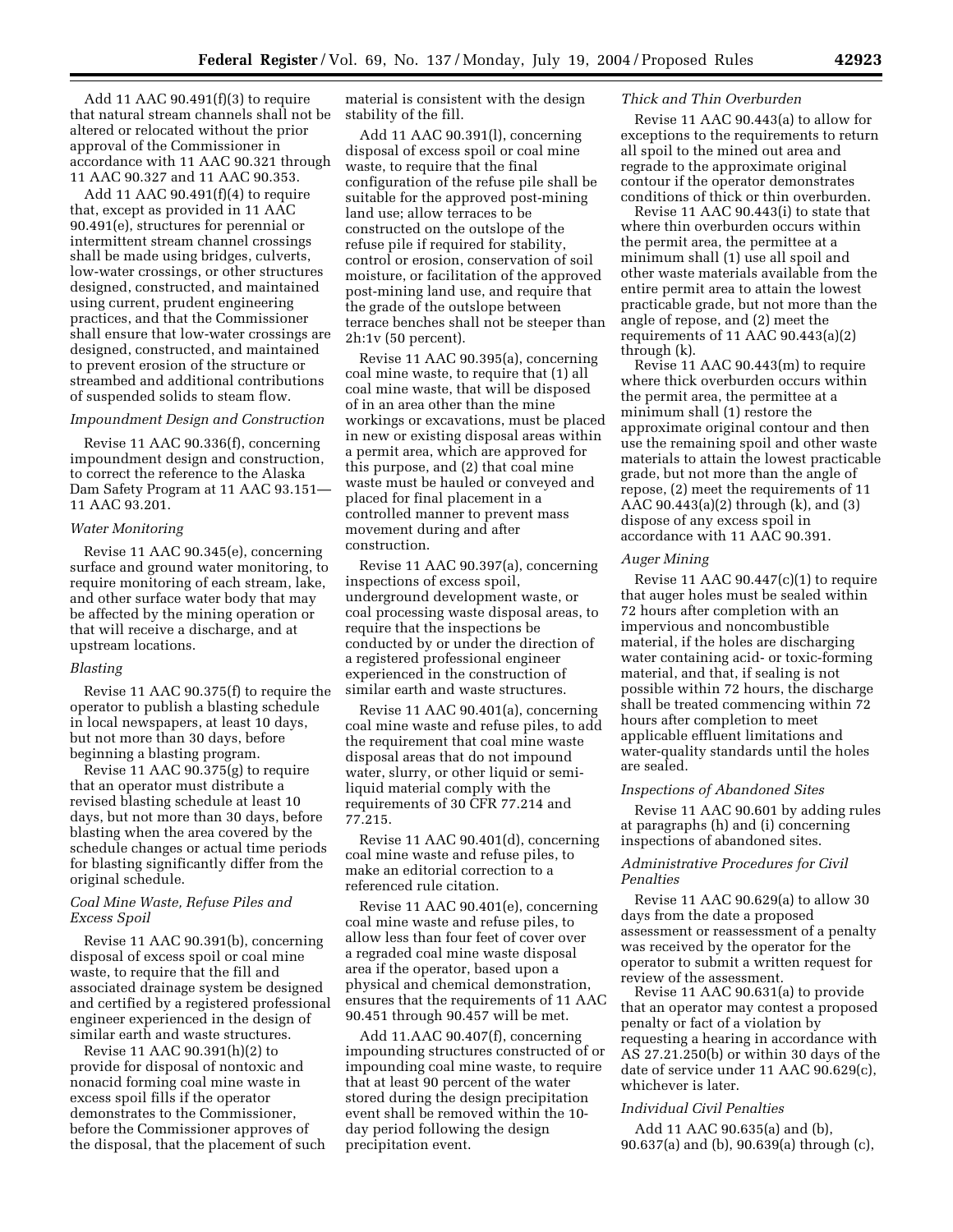and 90.641(a) through (d), concerning assessments of an individual civil penalty against any corporate director, officer, or agent of a corporate permittee who knowingly and willfully authorized, ordered or carried out a violation, failure or refusal, to (1) identify when an individual civil penalty may be assessed, (2) determine the amount of an individual civil penalty, (3) identify procedures for assessment of an individual civil penalty, and (4) identify when payment of the penalty is due.

# *Petition To Designate Areas Unsuitable for Mining*

Revise 11 AAC 90.701(a) to provide that any person having an interest which is or may be adversely affected to have the right to petition the Commissioner to have an area designated as unsuitable for surface coal mining operations, or to have an existing designation terminated, and to state that for the purpose of this action, a person having an interest which is or may be adversely affected must demonstrate how he or she meets an ''injury in fact'' test by describing the injury to his or her specific affected interests and demonstrate how he or she is among the injured.

Revise 11 AAC 90.701(b) to require that petitions must be filed at the Alaska Department of Natural Resources.

Add 11 AAC 90.701(c)(1) to require that the Commissioner determine what information must be provided by the petitioner to have an area designated as unsuitable for surface coal mining operations and state the minimum requirements for a complete petition.

Add 11 AAC 90.701(c)(2) to state that the Commissioner may request that the petitioner provide other supplementary information which is readily available.

Add 11 AAC  $90.701(d)(1)$  to state that the Commissioner shall determine what information must be provided by the petitioner to terminate designations of lands as unsuitable for surface coal mining operations and to state the minimum requirements for a complete petition for termination.

Add 11 AAC 90.701(d)(2) to state that the Commissioner may request that the petitioner provide other supplementary information which is readily available.

# *Underground Mining, Subsidence, and Replacement of Water Supplies*

Revise 11 AAC 90.085(a)(5), concerning the plan for protection of the hydrologic balance, to add the requirement that the applicant's determination of probable hydrologic consequences include findings on whether the underground mining

activities conducted after October 24, 1992, may result in contamination, diminution or interruption of a well or spring in existence at the time the permit application is submitted and used for domestic, drinking, or residential purposes within the permit or adjacent areas.

Revise 11 AAC 90.101(a) and (b) concerning an application for underground mining, to require that the application include a survey that identifies protected water supplies and all structures within the applicable angle of draw, a 1:12,000 scale map, identification of the pre-mining condition of all protected structures and water supplies, a narrative discussing potential impacts, and a subsidence control plan.

Add 11 AAC 90.321(e), concerning the hydrologic balance and drinking, domestic or residential water supplies, to (1) require that the permittee must promptly replace any drinking, domestic or residential water supply that is contaminated, diminished or interrupted by underground mining activities conducted after October 24, 1992, if the affected well or spring was in existence before the date the Commissioner received the permit application for the activities causing the loss, contamination or interruption, and (2) state that the baseline hydrologic information required in 11 AAC 90.043– 11 AAC 90.051 will be used to determine the impact of mining activities upon the water supply.

Revise 11 AAC 90.461(b), concerning applications for underground mining, to require that the permittee must either (1) adopt measures consistent with known technology that prevent subsidence from causing material damage to the extent technologically and economically feasible, maximize mine stability, and maintain the value and reasonably foreseeable use of surface lands, or (2) adopt mining technology that provides for planned subsidence in a predictable and controlled manner and, in doing so, employ mining technology that provides for planned subsidence in a predictable and controlled manner to minimize material damage to the extent technologically and economically feasible to non-commercial buildings and occupied residential dwellings and structures related thereto, except that measures required to minimize material damage to such structures are not required, if the permittee has the written consent of their owners, or, unless the anticipated damage would constitute a threat to health or safety, the costs of such measures exceed the anticipated costs of repair.

Add 11 AAC 90.461(g), concerning subsidence control, to require that, (1) within a schedule approved by the Commissioner, the operator shall submit a detailed plan of the underground workings, and (2) the detailed plan shall include maps and descriptions, as appropriate, of significant features of the underground mine, including the size, configuration, and approximate location of pillars and entries, extraction ratios, measure taken to prevent or minimize subsidence and related damage, areas of full extraction, and other information required by the Commissioner, and to provide that, upon request of the operator, information submitted with the detailed plan may be held as confidential, in accordance with the requirements of AS  $27.21.100(c)$ .

Add 11 AAC 90.461(g)(1) and (2), concerning damage caused by subsidence within the angle of draw, to allow, if damage to any non-commercial building or occupied residential dwelling or structure related thereto occurs as a result of earth movement within an area determined by projecting a specified angle of draw from the outermost boundary of any underground mine workings to the surface of the land, a rebuttable presumption that the permittee caused the damage, which will apply to a 30-degree angle of draw unless a permittee or permit applicant, based on a site-specific analysis, requests that the presumption apply to an angle of draw different from that established in 11 AAC 90.461(g)(1) (an applicant must demonstrate and the Commissioner must determine in writing that the proposed angle of draw has a more reasonable basis than the standard set forth in 11 AAC  $90.461(g)(1)$ , based on a site-specific geotechnical analysis of the potential surface impacts of the mining operation).

Add 11 AAC 90.461(g)(3) and (4) to state that if the permittee was denied access to the land or property for the purpose of conducting the presubsidence survey in accordance with 11 AAC 90.101(a), no rebuttable presumption will exist, and that the presumption will be rebutted if, for example, the evidence established that: the damage predated the mining in question, the damage was proximately caused by some other factor or factors and was not proximately caused by subsidence, or the damage occurred outside the surface area within which subsidence was actually caused by the mining in question.

Add  $11$  AAC 90.461(g)(5) to require, in any determination whether damage to protected structures was caused by subsidence from underground mining,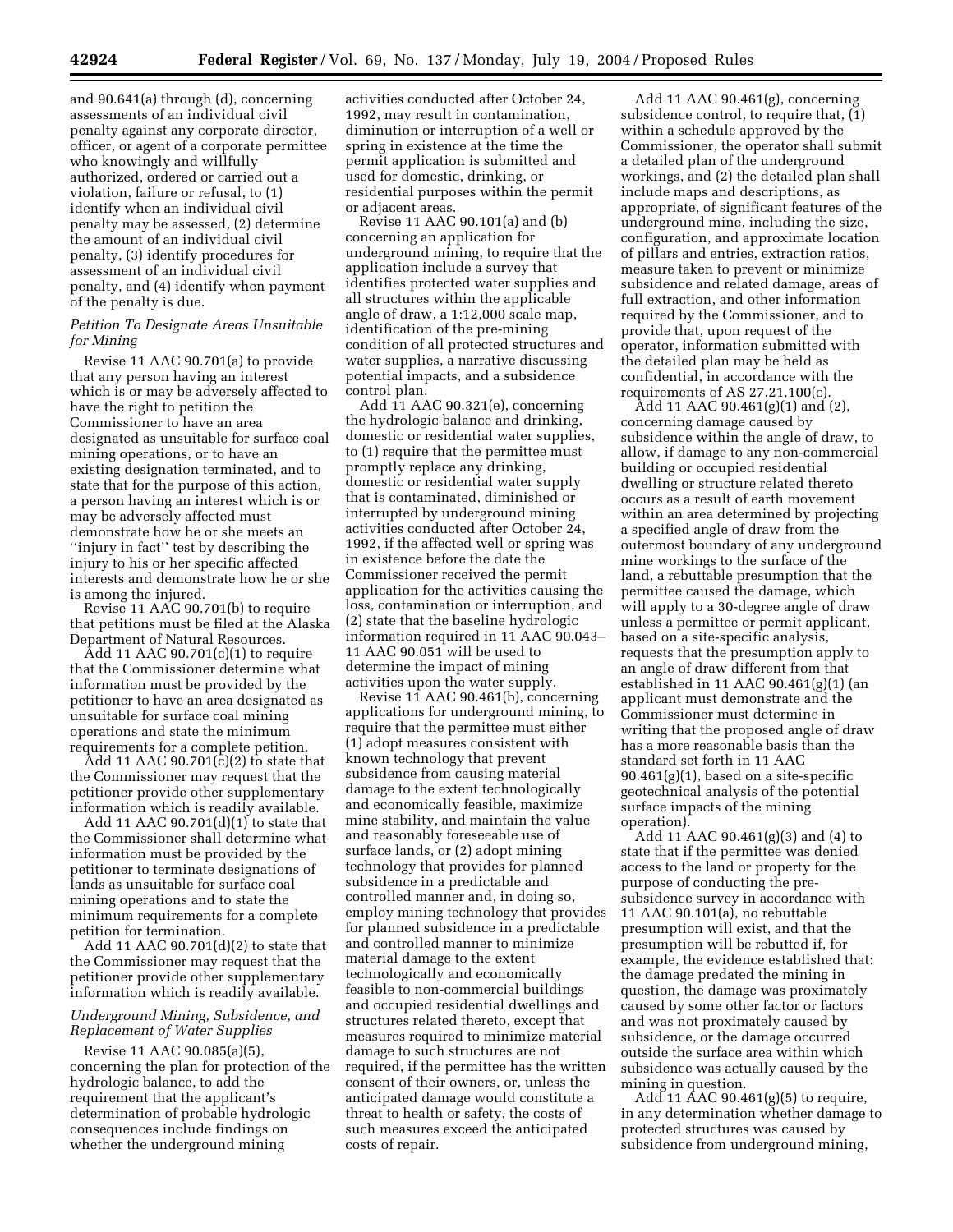that all relevant and reasonably available information will be considered by the Commissioner.

Add 11 AAC 90.461(h), to set forth requirements for an additional bond amount, when subsidence-related material damage to land, structures or facilities or facilities protected under (e), or when contamination, diminution, or interruption to a water supply protected under 11 AAC 90.321(e) occurs.

# *Extraction of Coal Incidental to the Extraction of Other Minerals*

Revise 11 AAC 90.901(a)(2), concerning applicability of the Alaska program, to provide an exemption from the program for extraction of coal incidental to the extraction of other minerals if the coal is 16 2⁄3 percent or less of the total tonnage of minerals removed and approved in accordance with 11 AAC 90.650 through 11 AAC 90.657.

Add Article 13, concerning extraction of coal incidental to the extraction of other minerals, to define at 11 AAC 90.650(a) through (e) cumulative measurement period, cumulative production, cumulative revenue, mining area, and other minerals; set forth at 11 AAC 90.651(a) through (e), application requirements and procedures; set forth at 11 AAC 90.652 minimum requirements for the contents of application for exemption; set forth at 11 AAC 90.653(a) through (c), what information submitted must be made available to the public; set forth at 11 AAC 90.654(a) and (b) which requirements must be satisfied in order to qualify for an exemption from the requirements of 11 AAC 90.901; set forth at 11 AAC 90.655(a) through (f), conditions of an exemption if approved and rights of inspection; set forth at 11 AAC 90.656(a) and (b), the ability to stockpile coal qualifying for exemption; set forth at 11 AAC 90.657(a) and (b), revocation and enforcement authority under the Alaska program; and set forth at 11 AAC 90.658(a) and (b), reporting requirements.

# *Definitions*

Revise AAC 90.911 by modifying or adding definitions for ''coal mine waste,'' ''collateral bond,'' ''community or institutional building,'' ''cumulative impact area,'' ''drinking, domestic, or residential water supply,'' ''impounding structure,'' ''material damage,'' ''noncommercial building,'' ''occupied residential dwelling and structures related thereto,'' ''other treatment facilities,'' ''previously mined area,'' ''qualified laboratory,'' ''refuse pile,'' ''replacement water supply,'' ''siltation

structure," "thick overburden," and ''thin overburden.''

## *Demonstrations*

Alaska proposes to demonstrate that the Alaska Dam Safety regulations incorporate the NRCS TR–60 requirements concerning downstream hazard evaluations of impoundments (proposed rule 11 AAC 90.336(f)).

Alaska proposes to demonstrate the necessity for an exemption from topsoil removal where permafrost or cold weather conditions exist in the State of Alaska (proposed rule 11 AAC  $90.311(g)$ ).

Alaska proposes to demonstrate that the Commissioner can determine who should approve minimum requirements for shrub stocking and planting arrangements on land where the post mining land use is designated as fish and wildlife habitat, recreation, shelter belts, and forestry (proposed rule 11 AAC  $90.457(c)(3)$ ).

Alaska proposes to demonstrate that no prime farmlands exist in the State of Alaska (no associated proposed rule language).

Alaska proposes to demonstrate that the certified statement that all applicable reclamation activities have been accomplished in accordance with the requirements of AS 27.21, 11 AAC 90, and the approved reclamation plan (required from the applicant in the application for each phase of bond release) need not be notarized to be enforceable (proposed rule 11 AAC 90.211(a)).

# **III. Public Comment Procedures**

Under the provisions of 30 CFR 732.17(h), we are seeking your comments on whether the amendment satisfies the applicable program approval criteria of 30 CFR 732.15. If we approve the amendment, it will become part of the Alaska program.

# *Written Comments*

Send your written or electronic comments to OSM at the address given above. Your comments should be specific, pertain only to the issues proposed in this rulemaking, and include explanations in support of your recommendations. We will not consider or respond to your comments when developing the final rule if they are received after the close of the comment period (*see* Dates). We will make every attempt to log all comments into the administrative record, but comments delivered to an address other than the Denver Field Division may not be logged in.

### *Electronic Comments*

Please submit Internet comments as an ASCII file avoiding the use of special characters and any form of encryption. Please also include ''Attn: SATS No. AK–006'' and your name and return address in your Internet message. If you do not receive a confirmation that we have received your Internet message, contact the Denver Field Division at 303–844–1400 ext. 1424.

# *Availability of Comments*

We will make comments, including names and addresses of respondents, available for public review during normal business hours. We will not consider anonymous comments. If individual respondents request confidentiality, we will honor their request to the extent allowable by law. Individual respondents who wish to withhold their name or address from public review, except for the city or town, must state this prominently at the beginning of their comments. We will make all submissions from organizations or businesses, and from individuals identifying themselves as representatives or officials of organizations or businesses, available for public review in their entirety.

#### *Public Hearing*

If you wish to speak at the public hearing, contact the person listed under **FOR FURTHER INFORMATION CONTACT** by 4 p.m., m.d.t. on August 3, 2004. If you are disabled and need special accommodations to attend a public hearing, contact the person listed under **FOR FURTHER INFORMATION CONTACT**. We will arrange the location and time of the hearing with those persons requesting the hearing. If no one requests an opportunity to speak, we will not hold the hearing.

To assist the transcriber and ensure an accurate record, we request, if possible, that each person who speaks at a public hearing provide us with a written copy of his or her comments. The public hearing will continue on the specified date until everyone scheduled to speak has been given an opportunity to be heard. If you are in the audience and have not been scheduled to speak and wish to do so, you will be allowed to speak after those who have been scheduled. We will end the hearing after everyone scheduled to speak and others present in the audience who wish to speak, have been heard.

### *Public Meeting*

If only one person requests an opportunity to speak, we may hold a public meeting rather than a public hearing. If you wish to meet with us to